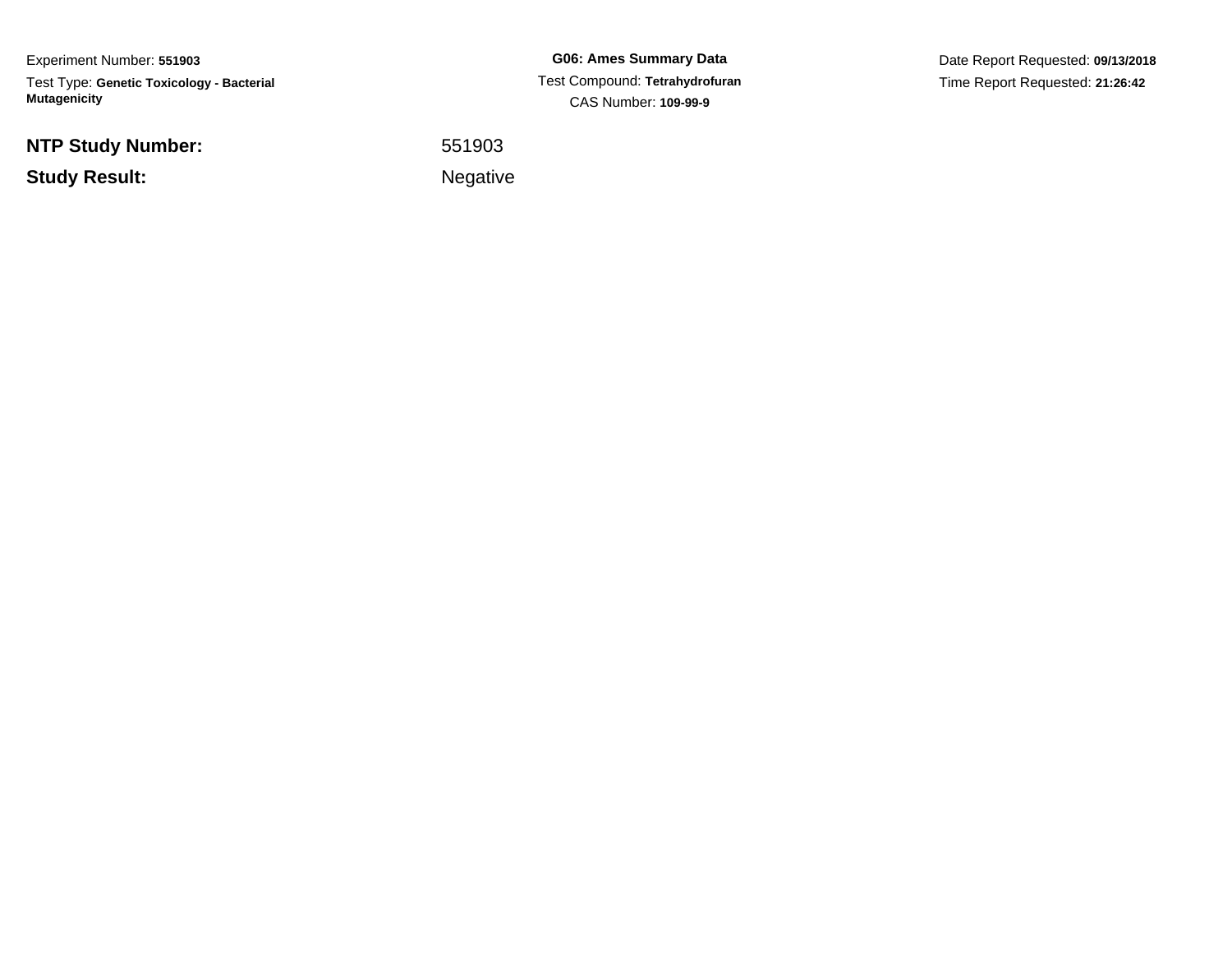**Strain: TA100Dose (ug/Plate) Without S9 Without S9 With 10% Rat S9 With 10% Rat S9 With 10% Hamster S9** Vehicle Control<sup>1</sup>  $111 \pm 5.0$ 0 118 ± 6.7 144 ± 9.6 138 ± 6.0 175 ± 6.6 100.00  $93 \pm 1.5$  120  $\pm 10.7$  143  $\pm 2.6$  155  $\pm 10.1$  138  $\pm 4.6$  $332.0$ 0 5  $90 \pm 4.5$  113  $\pm 9.3$  141  $\pm 17.9$  133  $\pm 5.0$  142  $\pm 5.7$ 1000.0Experiment Number: **551903** Test Type: **Genetic Toxicology - BacterialMutagenicityG06: Ames Summary Data** Test Compound: **Tetrahydrofuran**CAS Number: **109-99-9**Date Report Requested: **09/13/2018**Time Report Requested: **21:26:42**

| 333.0                         | $90 \pm 4.5$   | $113 \pm 9.3$  | $141 \pm 17.9$ | $133 \pm 5.0$   | $142 \pm 5.7$   |
|-------------------------------|----------------|----------------|----------------|-----------------|-----------------|
| 1000.0                        | $99 \pm 5.9$   | $113 \pm 8.5$  | $122 \pm 6.6$  | $125 \pm 6.9$   | $140 \pm 5.1$   |
| 3333.0                        | $100 \pm 1.5$  | $114 \pm 6.0$  | $137 \pm 17.0$ | $139 \pm 10.8$  | $144 \pm 5.1$   |
| 10000.0                       | $88 \pm 1.5$   | $106 \pm 6.5$  | $128 \pm 10.7$ | $130 \pm 4.7$   | $128 \pm 1.5$   |
| <b>Trial Summary</b>          | Negative       | Negative       | Negative       | Negative        | Negative        |
| Positive Control <sup>2</sup> |                |                | $971 \pm 3.1$  | $1618 \pm 46.2$ | $2111 \pm 25.3$ |
| Positive Control <sup>3</sup> | $649 \pm 11.3$ | $706 \pm 18.9$ |                |                 |                 |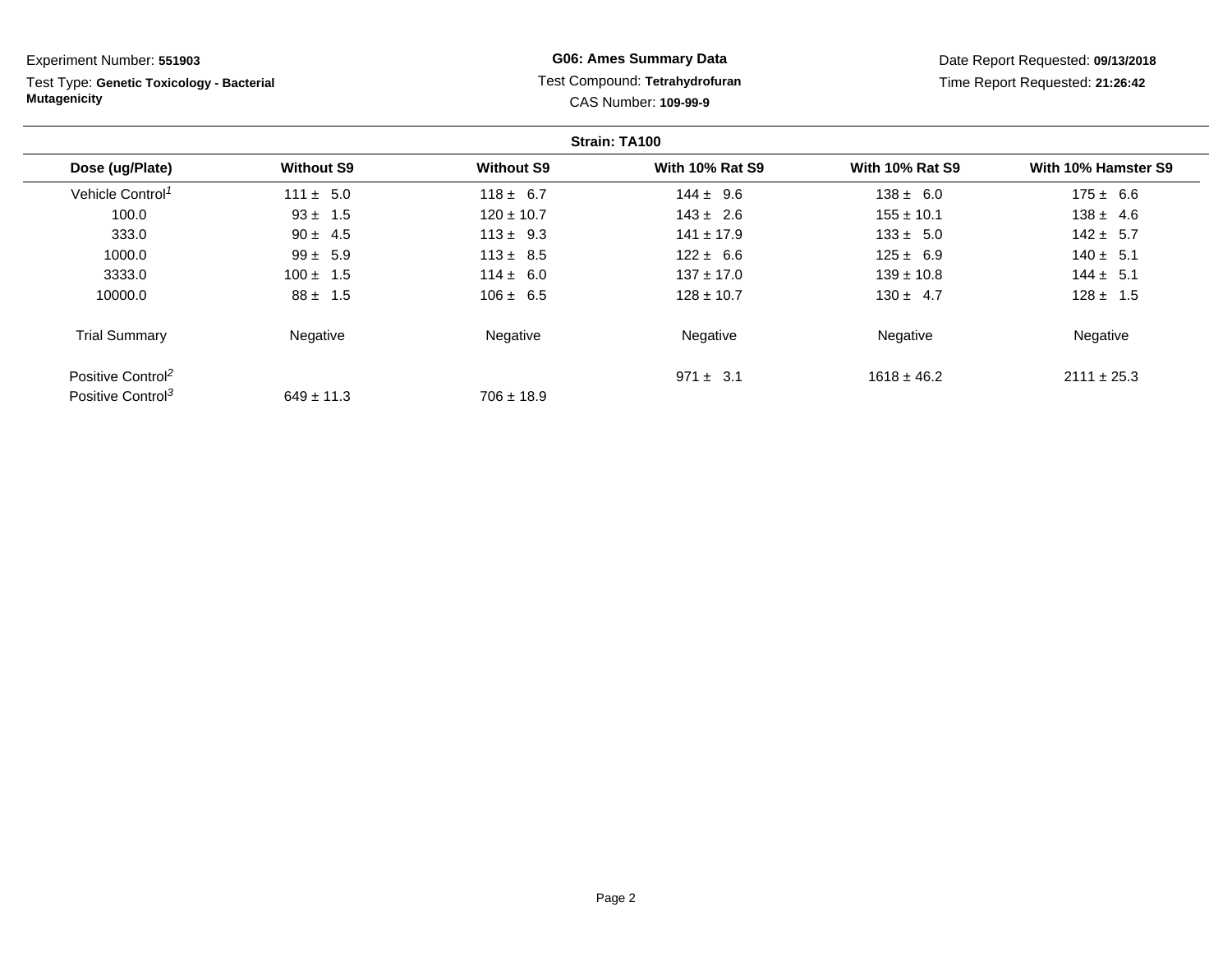Test Type: **Genetic Toxicology - Bacterial Mutagenicity**

| Dose (ug/Plate)                                                | With 10% Hamster S9 |
|----------------------------------------------------------------|---------------------|
| Vehicle Control <sup>1</sup>                                   | $152 \pm 12.2$      |
| 100.0                                                          | $141 \pm 10.7$      |
| 333.0                                                          | $140 \pm 13.9$      |
| 1000.0                                                         | $135 \pm 7.5$       |
| 3333.0                                                         | $124 \pm 0.7$       |
| 10000.0                                                        | $135 \pm 15.1$      |
| <b>Trial Summary</b>                                           | Negative            |
| Positive Control <sup>2</sup><br>Positive Control <sup>3</sup> | $1560 \pm 78.4$     |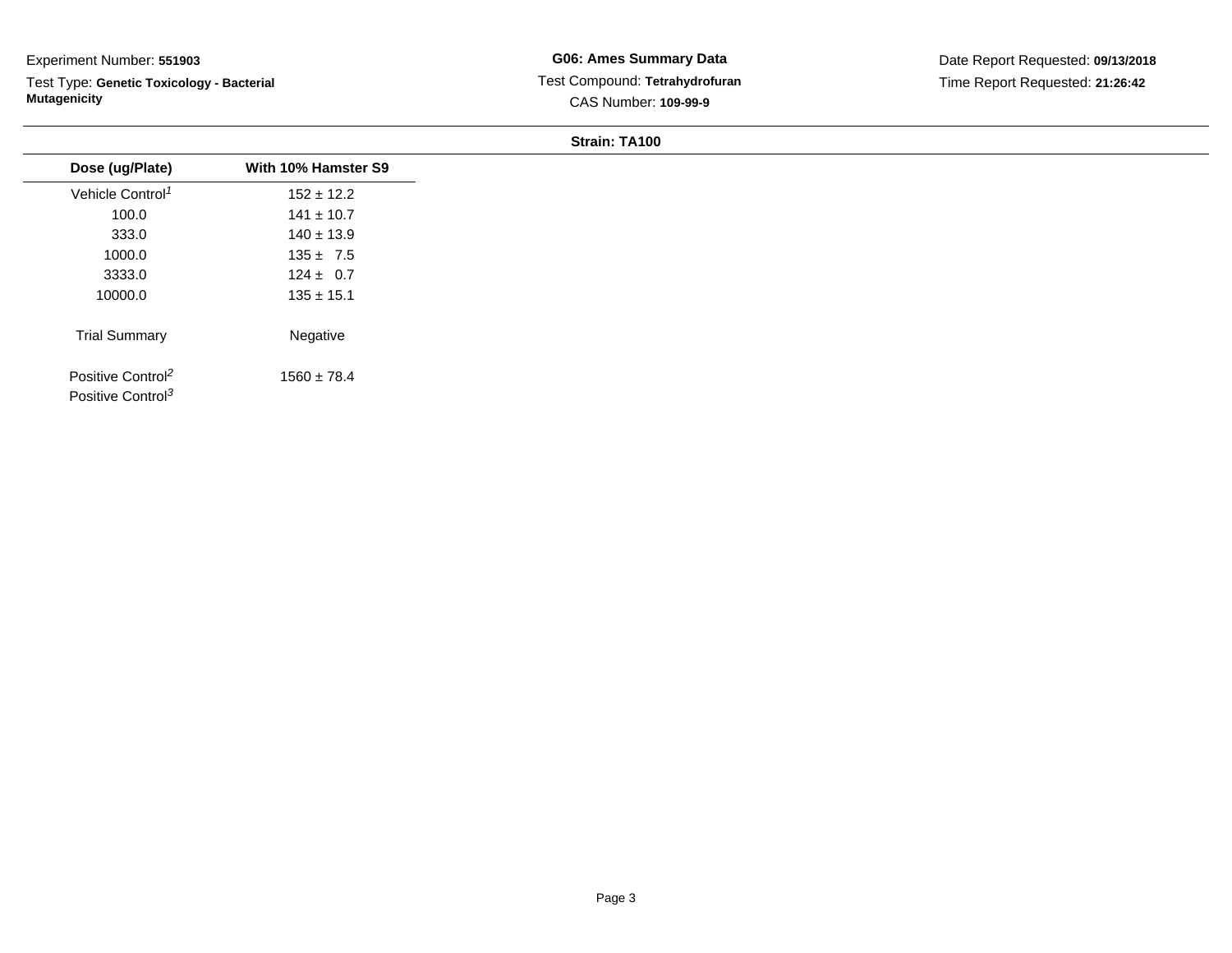Test Type: **Genetic Toxicology - Bacterial Mutagenicity**

**G06: Ames Summary Data** Test Compound: **Tetrahydrofuran**CAS Number: **109-99-9**

Date Report Requested: **09/13/2018**Time Report Requested: **21:26:42**

|                               |                   |                   | Strain: TA1535         |                        |                     |
|-------------------------------|-------------------|-------------------|------------------------|------------------------|---------------------|
| Dose (ug/Plate)               | <b>Without S9</b> | <b>Without S9</b> | <b>With 10% Rat S9</b> | <b>With 10% Rat S9</b> | With 10% Hamster S9 |
| Vehicle Control <sup>1</sup>  | $6 \pm 0.7$       | $8 \pm 1.2$       | $9 \pm 0.9$            | $5 \pm 1.9$            | $9 \pm 2.6$         |
| 100.0                         | $5 \pm 0.7$       | $5 \pm 0.7$       | $7 \pm 0.3$            | $5 \pm 1.5$            | $9 \pm 0.3$         |
| 333.0                         | $6 \pm 1.2$       | $6 \pm 0.9$       | $7 \pm 0.6$            | $6 \pm 0.9$            | $5 \pm 0.3$         |
| 1000.0                        | $6 \pm 1.3$       | $6 \pm 1.2$       | $9 \pm 0.0$            | $8 \pm 1.8$            | $4 \pm 1.2$         |
| 3333.0                        | $4 \pm 0.3$       | $6 \pm 0.6$       | $6 \pm 0.3$            | $5 \pm 0.6$            | $5 \pm 0.9$         |
| 10000.0                       | $7 \pm 0.9$       | $7 \pm 1.5$       | $5 \pm 0.3$            | $5 \pm 1.2$            | $5 \pm 0.9$         |
| <b>Trial Summary</b>          | Negative          | Negative          | Negative               | Negative               | Negative            |
| Positive Control <sup>2</sup> |                   |                   | $56 \pm 6.1$           | $115 \pm 7.1$          | $94 \pm 4.7$        |
| Positive Control <sup>3</sup> | $393 \pm 29.4$    | $562 \pm 47.9$    |                        |                        |                     |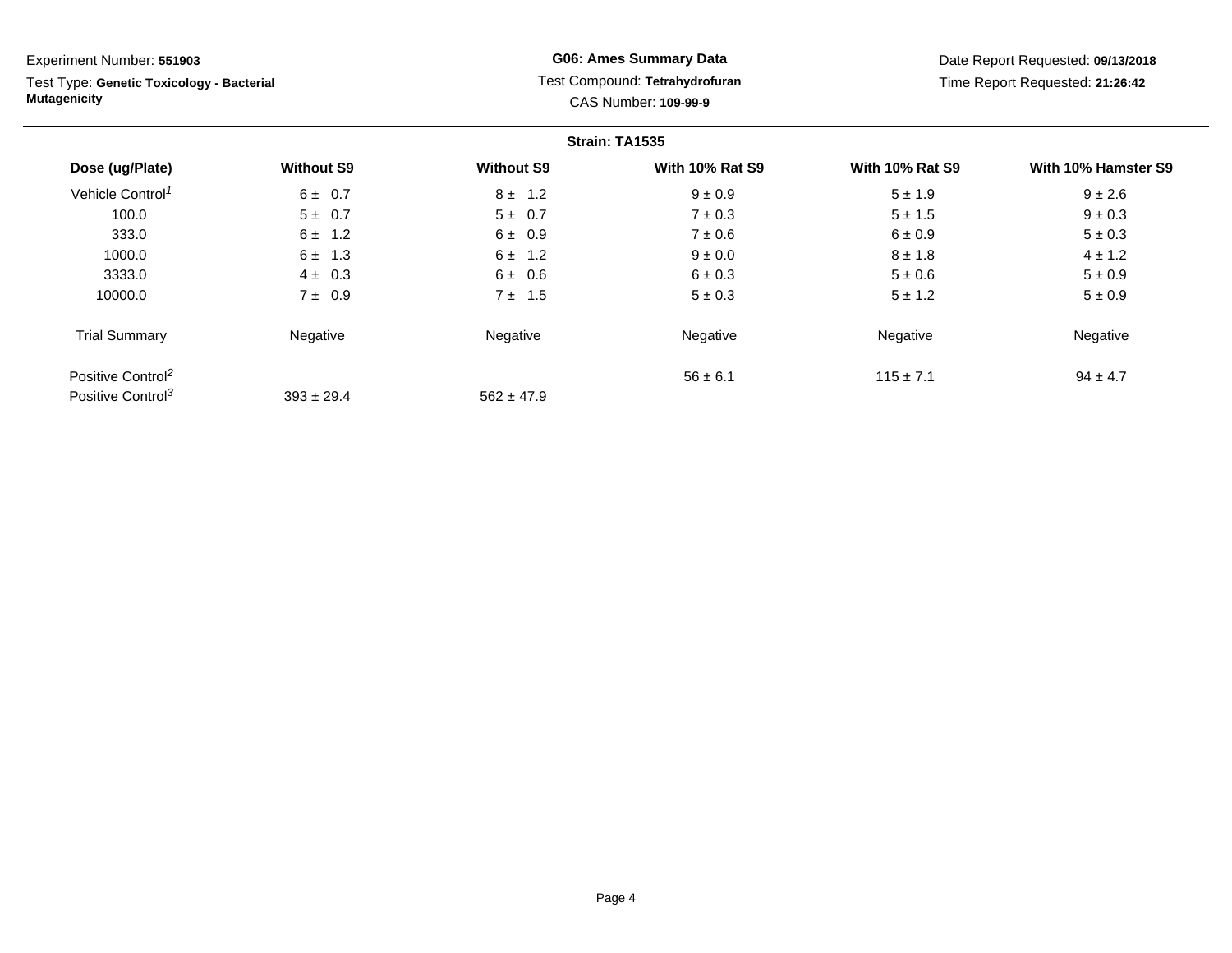$\overline{\phantom{a}}$ 

Test Type: **Genetic Toxicology - Bacterial Mutagenicity**

**G06: Ames Summary Data** Test Compound: **Tetrahydrofuran**CAS Number: **109-99-9**

| Dose (ug/Plate)                                                | With 10% Hamster S9 |
|----------------------------------------------------------------|---------------------|
| Vehicle Control <sup>1</sup>                                   | $8 \pm 1.0$         |
| 100.0                                                          | $9 \pm 1.8$         |
| 333.0                                                          | $6 \pm 1.2$         |
| 1000.0                                                         | $5 \pm 0.7$         |
| 3333.0                                                         | $4 \pm 0.6$         |
| 10000.0                                                        | $6 \pm 2.3$         |
| <b>Trial Summary</b>                                           | Negative            |
| Positive Control <sup>2</sup><br>Positive Control <sup>3</sup> | $61 \pm 11.5$       |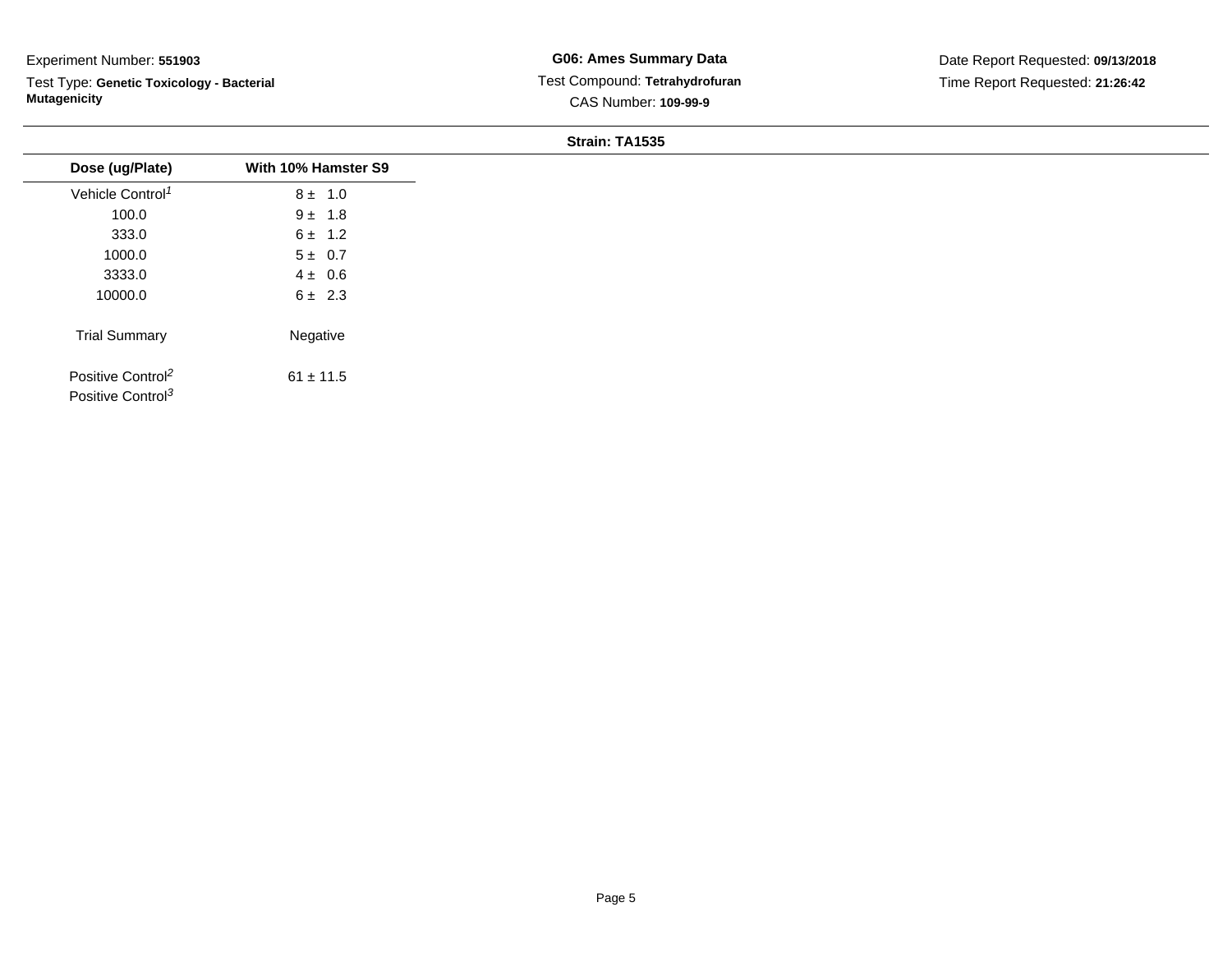Test Type: **Genetic Toxicology - Bacterial Mutagenicity**

### **G06: Ames Summary Data** Test Compound: **Tetrahydrofuran**CAS Number: **109-99-9**

Date Report Requested: **09/13/2018**Time Report Requested: **21:26:42**

|                               |                   |                   | Strain: TA1537         |                        |                     |
|-------------------------------|-------------------|-------------------|------------------------|------------------------|---------------------|
| Dose (ug/Plate)               | <b>Without S9</b> | <b>Without S9</b> | <b>With 10% Rat S9</b> | <b>With 10% Rat S9</b> | With 10% Hamster S9 |
| Vehicle Control <sup>1</sup>  | $7 \pm 2.0$       | $7 \pm 2.0$       | $9 \pm 1.7$            | $10 \pm 1.2$           | $9 \pm 1.2$         |
| 100.0                         | $1 \pm 0.3$       | $2 \pm 0.6$       | $13 \pm 0.7$           | $11 \pm 2.0$           | $7 \pm 1.8$         |
| 333.0                         | $3 \pm 0.3$       | $7 \pm 2.0$       | $10 \pm 1.2$           | $8 \pm 1.7$            | $8 \pm 0.7$         |
| 1000.0                        | $4 \pm 0.9$       | $4 \pm 0.6$       | $11 \pm 2.5$           | $11 \pm 2.6$           | $5 \pm 0.3$         |
| 3333.0                        | $4 \pm 0.9$       | $4 \pm 0.3$       | $9 \pm 0.7$            | $17 \pm 7.0$           | $6 \pm 0.9$         |
| 10000.0                       | $3 \pm 0.5$       | Toxic             | $8 \pm 1.0$            | $7 \pm 1.2$            | $6 \pm 1.2$         |
| <b>Trial Summary</b>          | Negative          | Negative          | Negative               | Negative               | Negative            |
| Positive Control <sup>2</sup> |                   |                   | $49 \pm 8.2$           | $192 \pm 5.5$          | $43 \pm 5.7$        |
| Positive Control <sup>4</sup> | $232 \pm 28.0$    | $718 \pm 17.5$    |                        |                        |                     |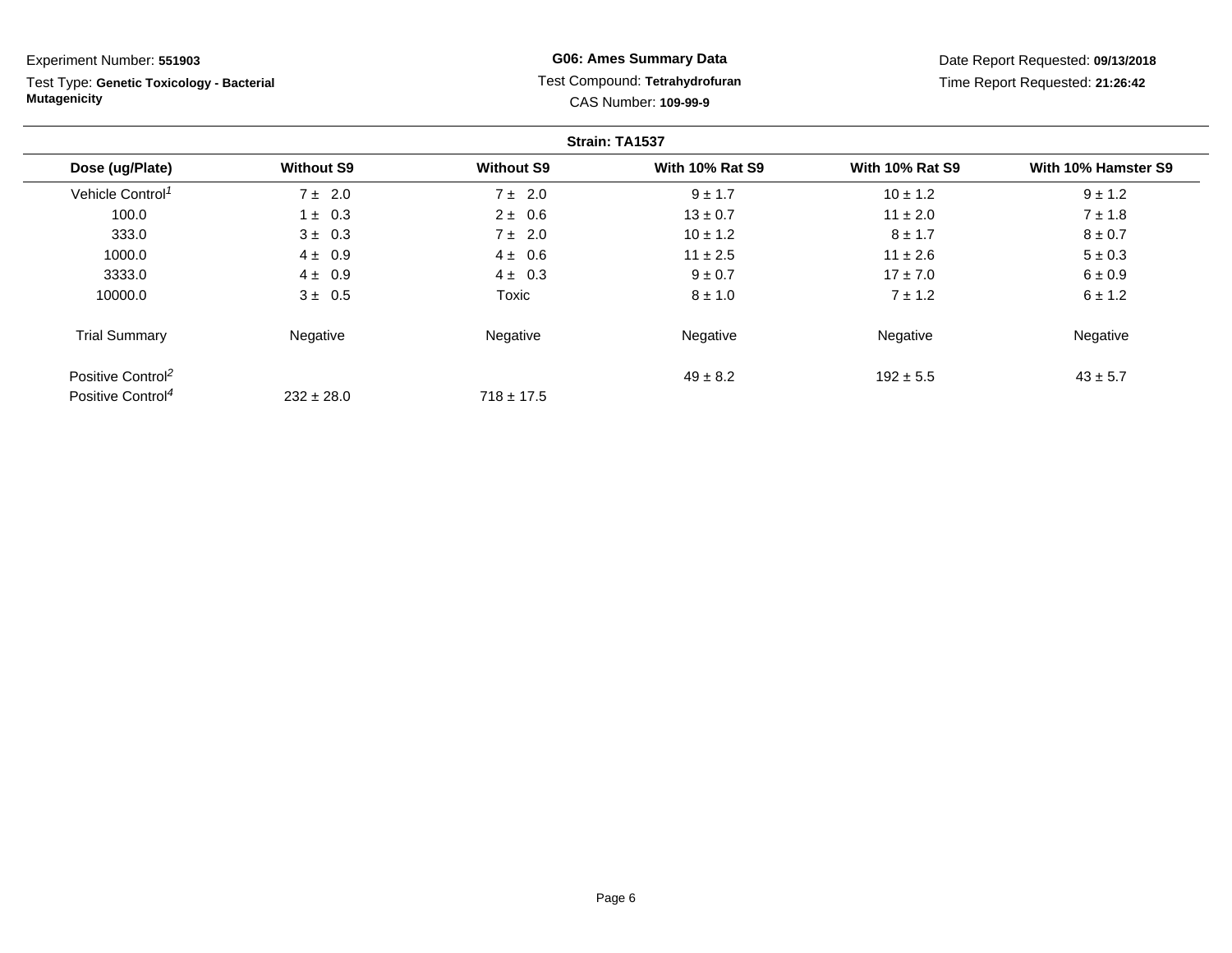Test Type: **Genetic Toxicology - Bacterial Mutagenicity**

| Dose (ug/Plate)                                                | With 10% Hamster S9 |
|----------------------------------------------------------------|---------------------|
| Vehicle Control <sup>1</sup>                                   | $7 \pm 1.5$         |
| 100.0                                                          | $7 \pm 1.9$         |
| 333.0                                                          | $8 \pm 1.7$         |
| 1000.0                                                         | $8 \pm 2.2$         |
| 3333.0                                                         | $8 \pm 2.2$         |
| 10000.0                                                        | $9 \pm 2.7$         |
| <b>Trial Summary</b>                                           | Negative            |
| Positive Control <sup>2</sup><br>Positive Control <sup>4</sup> | $98 \pm 9.4$        |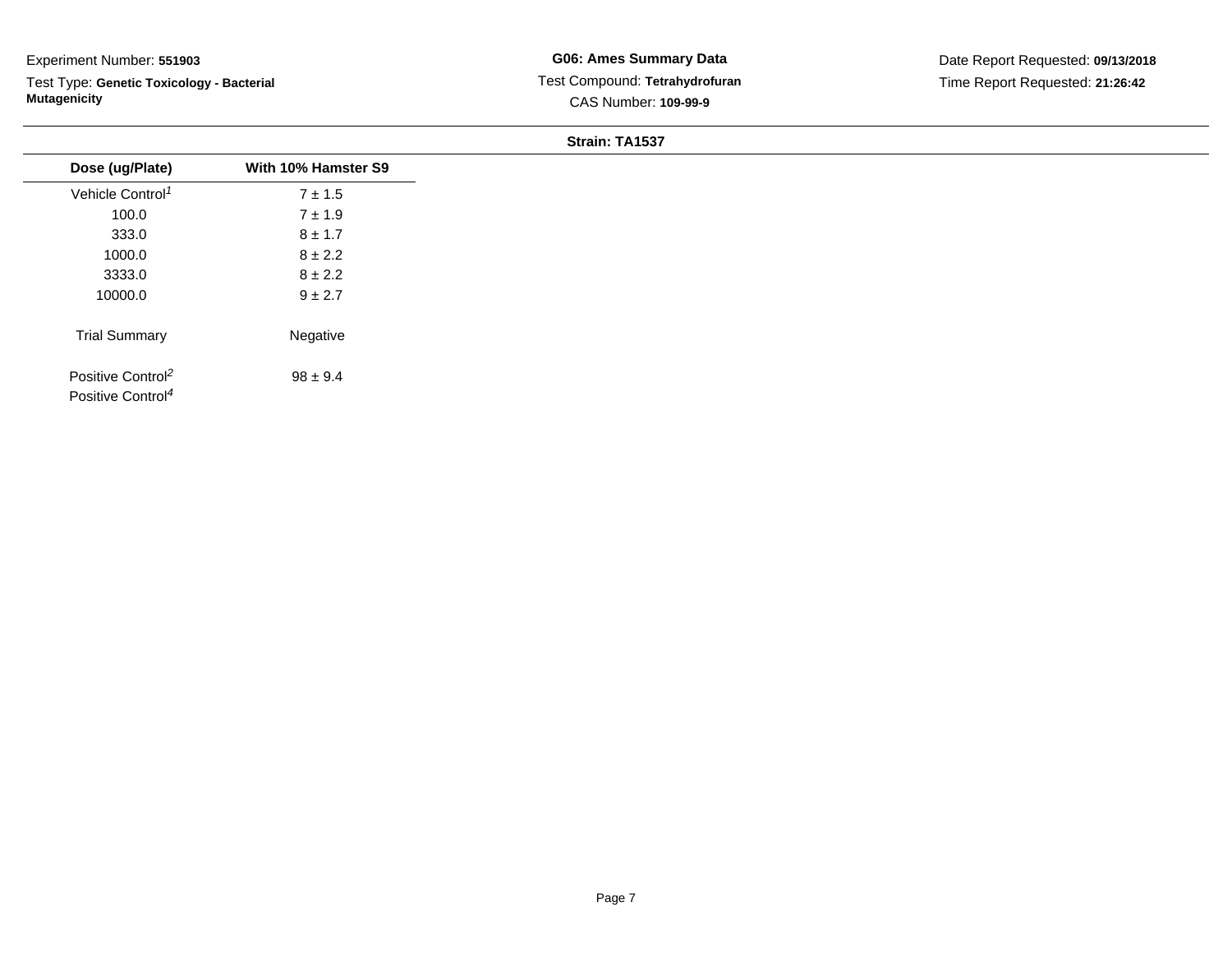Test Type: **Genetic Toxicology - Bacterial Mutagenicity**

### **G06: Ames Summary Data** Test Compound: **Tetrahydrofuran**CAS Number: **109-99-9**

Date Report Requested: **09/13/2018**Time Report Requested: **21:26:42**

|                               |                   |                   | <b>Strain: TA98</b>    |                        |                     |
|-------------------------------|-------------------|-------------------|------------------------|------------------------|---------------------|
| Dose (ug/Plate)               | <b>Without S9</b> | <b>Without S9</b> | <b>With 10% Rat S9</b> | <b>With 10% Rat S9</b> | With 10% Hamster S9 |
| Vehicle Control <sup>1</sup>  | $17 \pm 1.0$      | $13 \pm 2.1$      | $16 \pm 0.9$           | 16±<br>0.9             | $17 \pm 1.3$        |
| 100.0                         | $12 \pm 1.7$      | $10 \pm 2.9$      | $18 \pm 0.7$           | 15±<br>1.8             | $16 \pm 1.8$        |
| 333.0                         | $13 \pm 3.5$      | $11 \pm 1.0$      | $20 \pm 0.3$           | 15±<br>2.4             | $20 \pm 0.7$        |
| 1000.0                        | $13 \pm 2.0$      | 1.0<br>$9 \pm$    | $23 \pm 2.7$           | $18 \pm$<br>2.8        | $17 \pm 0.3$        |
| 3333.0                        | $17 + 1.7$        | $12 \pm 1.3$      | $14 \pm 0.3$           | $14 \pm$<br>2.6        | $18 \pm 1.2$        |
| 10000.0                       | $12 \pm 0.3$      | $11 \pm 1.2$      | $16 \pm 2.0$           | $14 \pm$<br>3.3        | $16 \pm 1.2$        |
| <b>Trial Summary</b>          | Negative          | Negative          | Negative               | Negative               | Negative            |
| Positive Control <sup>2</sup> |                   |                   | $450 \pm 26.0$         | $1153 \pm 127.0$       | $1431 \pm 31.3$     |
| Positive Control <sup>5</sup> | $340 \pm 18.2$    | $244 \pm 26.6$    |                        |                        |                     |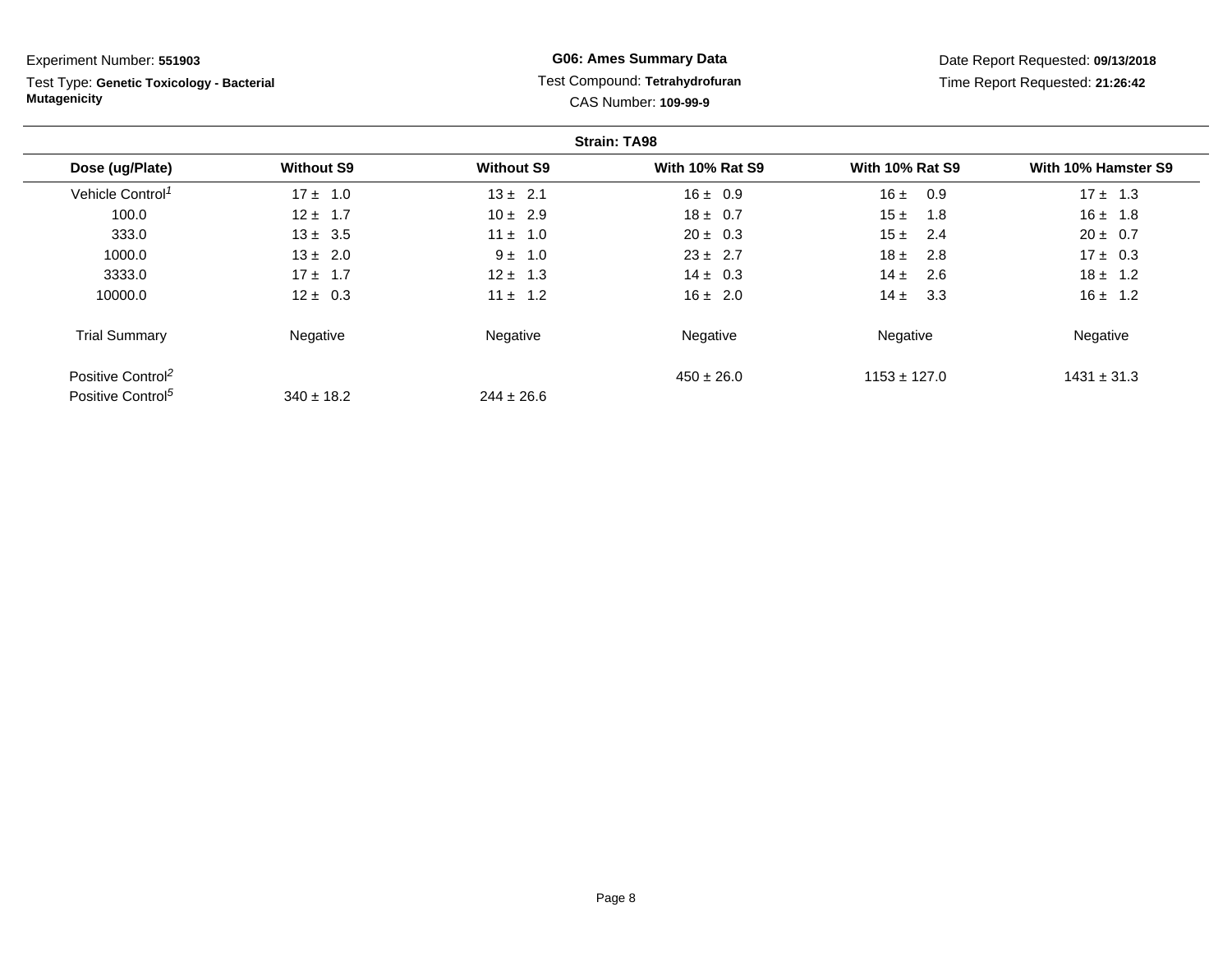Test Type: **Genetic Toxicology - Bacterial Mutagenicity**

**G06: Ames Summary Data** Test Compound: **Tetrahydrofuran**CAS Number: **109-99-9**

| Dose (ug/Plate)<br>Vehicle Control <sup>1</sup><br>100.0       | With 10% Hamster S9<br>$16 \pm 3.5$ |
|----------------------------------------------------------------|-------------------------------------|
|                                                                |                                     |
|                                                                |                                     |
|                                                                | $12 \pm 1.3$                        |
| 333.0                                                          | $18 \pm 2.0$                        |
| 1000.0                                                         | $14 \pm 1.5$                        |
| 3333.0                                                         | $15 \pm 2.7$                        |
| 10000.0                                                        | $15 \pm 0.9$                        |
| <b>Trial Summary</b>                                           | Negative                            |
| Positive Control <sup>2</sup><br>Positive Control <sup>5</sup> | $1808 \pm 63.0$                     |